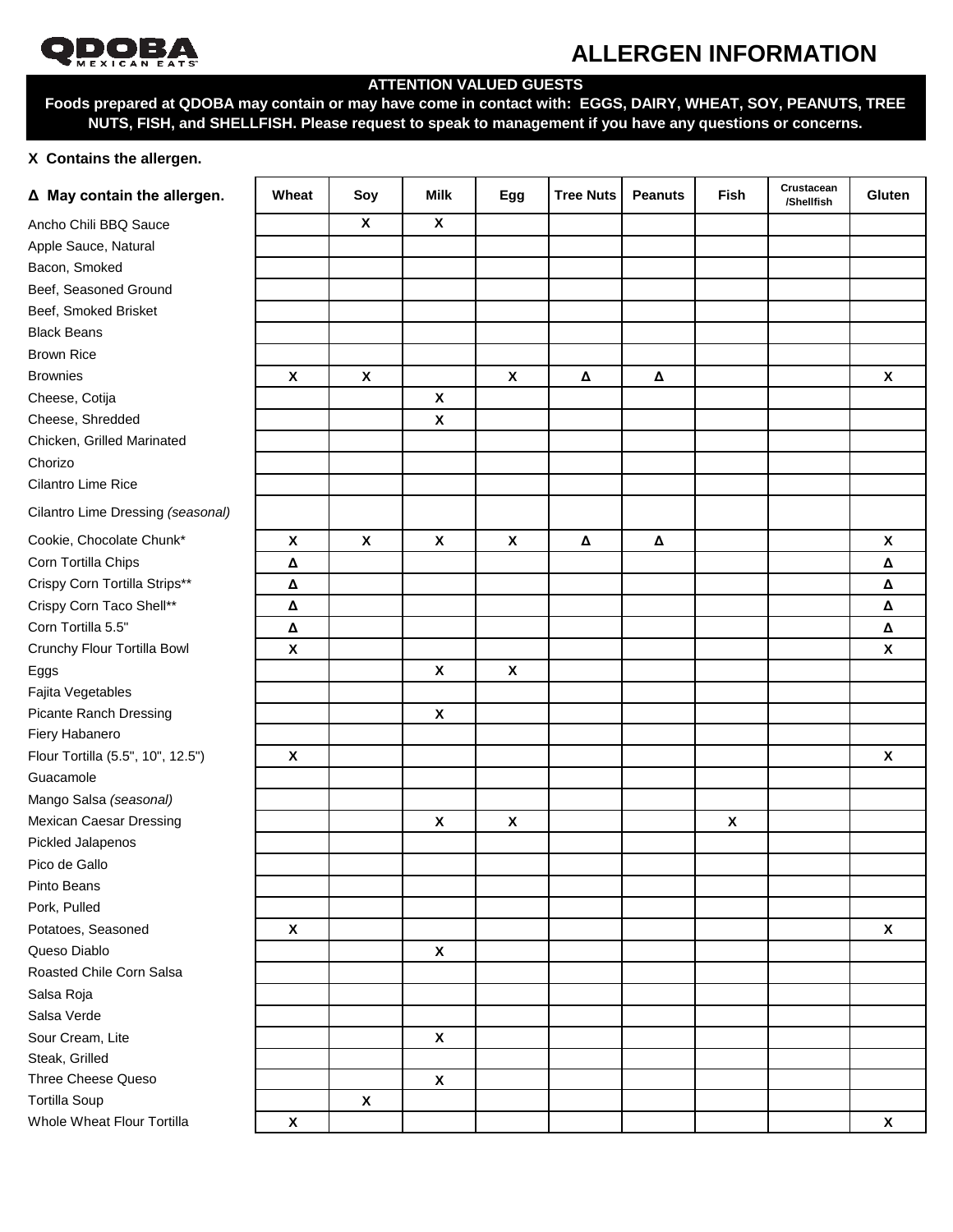## **Knockout Tacos® - based on standard builds; actual ingredients may vary with guest preference; wheat / gluten in flour tortilla**

| Drunken Yardbird     |   | ↗                 |                         |  |  |                        |
|----------------------|---|-------------------|-------------------------|--|--|------------------------|
| Mad Rancher          |   | v<br>^            |                         |  |  |                        |
| Two Timer            | Λ | v<br>$\lambda$    |                         |  |  | $\mathbf{\mathcal{L}}$ |
| <b>Triple Threat</b> |   | $\checkmark$<br>^ |                         |  |  |                        |
| The Gladiator        |   | v<br>$\lambda$    | $\cdot$<br>$\mathbf{v}$ |  |  |                        |
| Bohemian Veg         |   | $\mathbf{v}$      |                         |  |  |                        |

**Kid's Meals - based on standard builds; actual ingredients may vary with guest preference; wheat / gluten in flour tortilla**

| Quesadilla            | " | $\mathbf{v}$<br>↗ |  |  |  |
|-----------------------|---|-------------------|--|--|--|
| Taco w/chicken        |   | ́                 |  |  |  |
| Taco w/beef           |   | $\mathbf{v}$<br>Λ |  |  |  |
| Burrito               |   | $\mathbf{v}$      |  |  |  |
| Side (beans w/cheese) |   | $\mathbf{v}$      |  |  |  |

#### **Fountain Beverages**

Dasani Water Coca Cola Diet Coke

Lemonade

White Milk lowfat 1% Simply Orange Juice

Honest Tea Organic Peach Honest Tea Honey Green Tea Honest Tea Half and Half Vitamin Water Power C Vitamin Water XXX

Vitamin Water Zero Squeezed

Minute Maid Kid's Apple Juice Box

| Barq's Root Beer              |  |  |  |  |  |
|-------------------------------|--|--|--|--|--|
| Caffeine Free Diet Coke       |  |  |  |  |  |
| Cherry Coca-Cola              |  |  |  |  |  |
| Coca-Cola Zero                |  |  |  |  |  |
| Coca-Cola                     |  |  |  |  |  |
| Diet Coke                     |  |  |  |  |  |
| Fanta Orange                  |  |  |  |  |  |
| Fuze Raspberry Tea            |  |  |  |  |  |
| Hi-C Flashin Fruit Punch      |  |  |  |  |  |
| Mello Yello                   |  |  |  |  |  |
| Minute Maid Lemonade(HFCS)    |  |  |  |  |  |
| Minute Maid Light Lemonade    |  |  |  |  |  |
| POWERade Mountain Berry Blast |  |  |  |  |  |
| Gold Peak Classic Blend Tea   |  |  |  |  |  |
| Sprite                        |  |  |  |  |  |
| <b>Bottled Beverages</b>      |  |  |  |  |  |

|  | X |  |  |  |
|--|---|--|--|--|
|  |   |  |  |  |
|  |   |  |  |  |

**\*** Products may vary by store.

**\*\*** Fryer oil has contact with product containing wheat and gluten ingredients.

**Δ** - Allergen cross-contact with shared equipment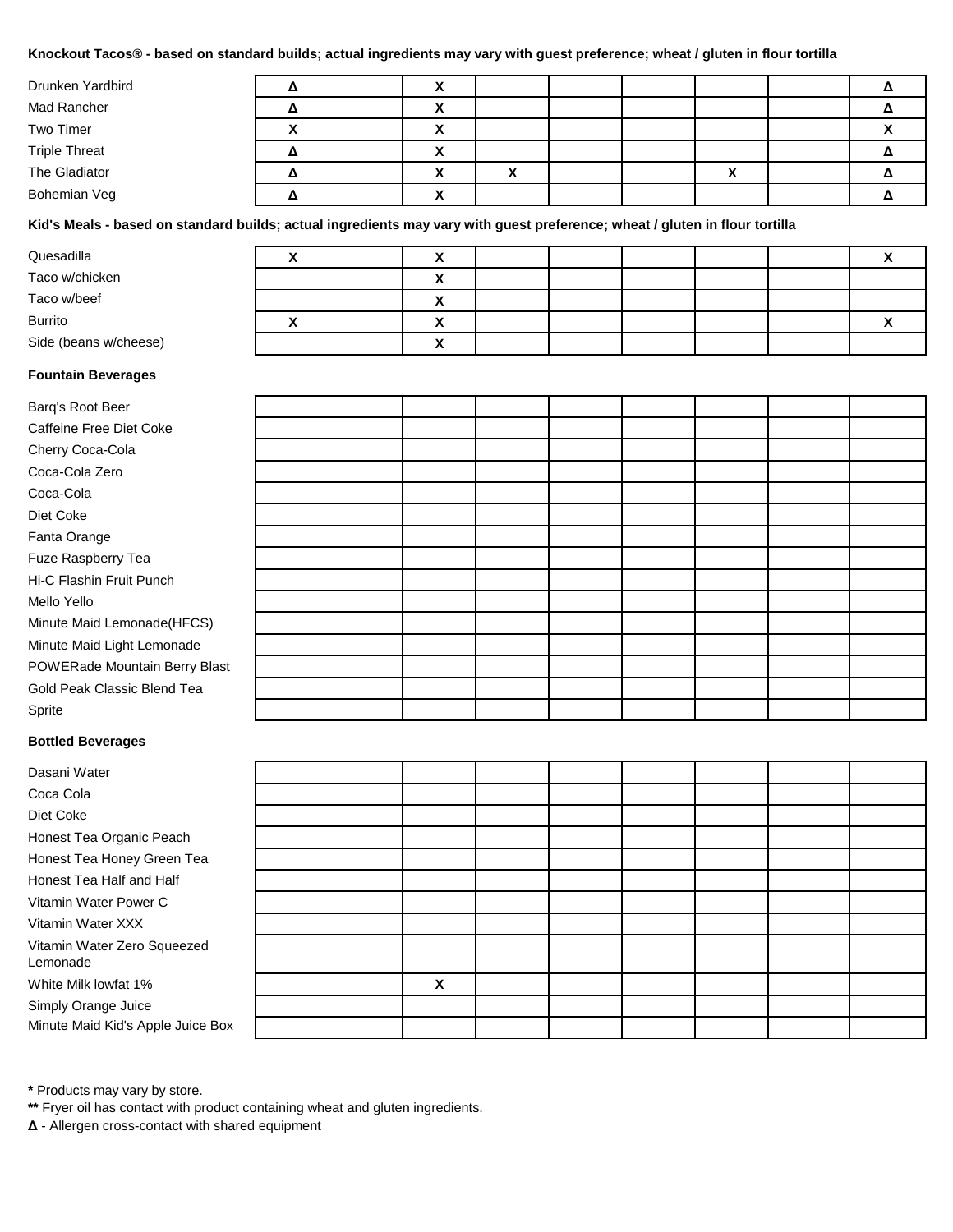## **INGREDIENT STATEMENTS**

**Ancho Chili Barbecue Sauce** Water, Sugar, Seasoning (Spices, Modified Corn Starch, Sugar, Salt, Corn Syrup Solids), Semi-sweet Chocolate Chips [Sugar, Unsweetened Chocolate, Cocoa Butter, Soy Lecithin (an emulsifier), Natural Vanilla Extract], Salt, Seasoning [Sugar, Maltodextrin, Salt, Garlic Powder, Onion Powder, Natural Smoke Flavor, Natural Tomato Flavor, Citric Acid, Spice, Dextrose, Paprika (color)], Modified Food Starch, and Xanthan Gum, Soybean Oil, Modified Food Starch, Garlic (garlic, water), Seasoning [Sugar, Mesquite Smoke Flavor (maltodextrin), Salt, Garlic Powder, Onion Powder, Natural Tomato Flavor, Citric Acid, Spice, Dextrose, Paprika (color)]. **Contains Milk, Soy**

**Apple Sauce**, Natural Apples, Water, Ascorbic Acid (Vitamin C).

**Bacon**, Smoked Cured with: water, salt, contains 2% or less of sugar, smoke flavoring, sodium phosphates, sodium erythorbate, sodium nitrite and may contain dextrose, sodium diacetate. OR

Cured With: Water, Salt, Sodium Nitrite, Contains One Or More Of The Following: Sugar, Dextrose, Brown Sugar, Smoke Flavoring, Sodium Phosphates, Sodium Erythorbate, Sodium Ascorbate, Potassium Chloride, Apple Flavor (May Contain Water, Sugar, Dextrose, Natural Flavoring). OR

Cured with water, salt, sugar, sodium phosphate, sodium erythorbate, sodium nitrite. **May contain smoke flavoring**

**Beef, Seasoned Ground** Beef, Water, Seasoning [Spices, Salt, Modified Corn Starch, Maltodextrin, Sugar, Sodium Phosphate, Dehydrated Garlic, Dehydrated Onion, Grill Flavor (from Sunflower Oil), and Smoke Flavor, Disodium Inosinate and Disodium Guanylate, Silicon Dioxide added to prevent caking].

OR

(**Canada Only):** Beef, Water, Seasoning [Spices, Salt, Modified Cornstarch, Maltodextrin, Sugar, Sodium Phosphate, Dehydrated Garlic, Dehydrated Onion, Grill and Smoke Flavours, Disodium Inosinate and Guanylate, Silicon Dioxide].

**Beef, Smoked Brisket** Beef, Water, Hydrolyzed Corn Protein, Potassium Lactate, Sodium Lactate, Salt, Beef Flavour, Sodium Phosphate, Sodium Diacetate, Natural Flavour, Smoke. Rub: Salt, Dextrose, Garlic and Onion Powder, Caramel, Spices.

**Black Beans** Black Beans, Red Onions, Cumin, Water, Lime Juice, Salt.

**Brown Rice** Brown Rice, Rice Seasoning (Salt, Tomato Powder, Sugar, Spices, Garlic Powder, Dehydrated Tomatoes, Maltodextrin, Citric Acid, Vegetable Oil (Safflower, Canola, Sunflower), Modified Cornstarch, Smoked Paprika, Onion Powder, Dehydrated Onion, Natural Flavors (Contains Olive Oil, Celery), Vinegar Powder, Extractives of Paprika (Color), Natural Smoke Flavor, And Less than 2% Calcium Silicate Added As A Processing Aid.

**Brownies** Brownie Base (Sugar, Enriched Bleached Wheat Flour [Bleached Wheat Flour, Ferrous Sulphate, Niacin, Thiamine Mononitrate, Riboflavin, Folic Acid], Cocoa, Soybean Oil, Salt, Cornstarch, Leavening [Sodium Bicarbonate]), Canola Oil, Water, Chocolate Chips (Sugar, Chocolate Liquor, Cocoa Butter, Soy Lecithin), Liquid Whole Egg. **Contains Wheat, Gluten, Soy, Egg, (May Contain Tree Nuts and Peanuts)**

**Cheese, Cotija** Pasteurized Milk, Enzymes, Cultures, Salt, Free Flow Powder (Potato Starch, Corn Starch, Dextrose, Calcium Sulfate, Natamycin, Enzyme) Added to prevent caking. **Contains Milk.**

**OR**

Pasteurized Grade A Whole Milk, Salt, Rennet, Enzymes and Cellulose. **Contains Milk.**

**OR**

**(Canada only):** Cultured Pasteurized cow milk, salt, microbial enzyme. **Contains Milk.**

**Cheese, Shredded** Asadero Cheese (Pasteurized Milk, Cheese Cultures, Salt, Enzymes), Queso Quesadilla Cheese (Pasteurized Milk, Cheese Cultures, Salt, Enzymes, Annatto), Cheddar Cheese (Pasteurized Milk, Cheese Cultures, Salt, Enzymes), AntiCake (Potato Starch, Corn Starch, Cellulose and Natamycin a natural mold inhibitor). **Contains Milk**

**Chicken, Grilled Marinated** Boneless Skinless Chicken Thighs containing up to an 11.55% solution of Water, Seasoning (Chili Pepper, Salt, Corn Syrup Solids, Sugar, Dehydrated Garlic, Dehydrated Onion, Dextrose, Spice, Grill Flavor (from Vegetable Oil), and Smoke Flavor, Disodium Inosinate, and Disodium Guanylate), Soybean Oil, Sodium Phosphates.

OR

Boneless Skinless Chicken Thighs containing up to an 11.55% solution of Water, Seasoning (Chili Pepper, Salt, Corn Syrup Solids, Sugar, Dehydrated Garlic, Dehydrated Onion, Dextrose, Spice, Grill Flavor (from Vegetable Oil), and Smoke Flavor, Disodium Inosinate and Disodium Guanylate, and no more than 2% Calcium Silicate added to prevent caking.), Vegetable Oil and Sodium Phosphates. OR

**(Canada Only):** Chicken, Water, Canola Oil, Spices, Rice Starch, Salt, Dehydrated Vegetables (Garlic, Onion, Red Bell Peppers), Sodium Phosphate, Sugar, Corn Syrup Solids, Disodium Inosinate and Guanylate, Caramel Colour, Spice Extracts, Grill Flavour (from Sunflower Oil), Smoke Flavour, Silicon Dioxide (Mfg, aid).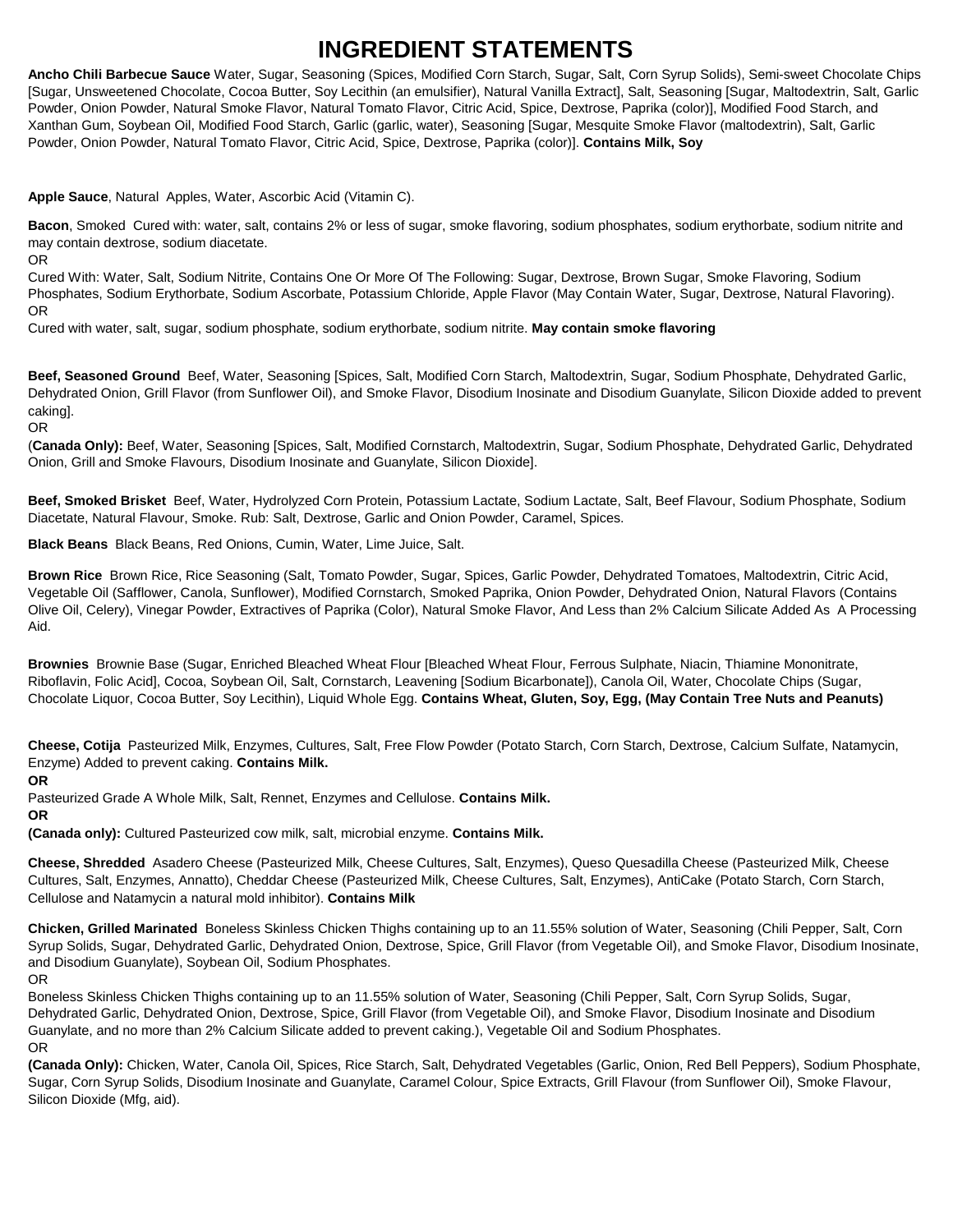**Chorizo** Pork, Seasoning [Spices, Salt, Modified Corn Starch, Maltodextrin, Sugar, Sodium Phosphate, Dehydrated Garlic, Dehydrated Onion, Grill Flavor (from Sunflower Oil), and Smoke Flavor, Disodium Inosinate and Disodium Guanylate, Silicon Dioxide added to prevent caking], Water.

**Cilantro Lime Rice** Rice, Cilantro, Salt, Lime Juice, Soybean Oil, Pan Release Spray (Canola Oil, Capric/Caprylic Triglycerides, Phosophated Mono and Diglycerides, Calcium Stearate, Silicon Dioxide, Propellant [Non-Chlorofluorocarbon])

**Cilantro Lime Dressing** *(seasonal)* Salsa Verde (Tomatillos, Water, Jalapeño Peppers, Salt, Less than 2% Cilantro, Garlic, Spices, Modified Cornstarch, Corn Syrup Solids, Xanthan Gum), Soybean Oil, Lime Juice, Water, Sugar, Sofrito Seasoning (Onions, Garlic, Olive Oil, Salt, Red Bell Peppers, Cilantro, Jalapeño Peppers, Mirepoix [Sautéed Vegetables (Carrot, Onions, Celery), Salt, Sugar, Corn Oil, Potato Flour, Modified Potato Starch, Maltodextrin (from Corn), Carrot Powder], Spice, Xanthan Gum), Cilantro, Salt, Jalapeño Peppers.

**Cookie, Chocolate Chunk\*** Enriched Bleached Flour (Bleached Wheat Flour, Malted Barley Flour, Niacin, Iron, Thiamine Mononitrate, Riboflavin, Folic Acid), Sugar, Semi-Sweet Chocolate Chunks (Sugar, Unsweetened Chocolate, Cocoa Butter, Soy Lecithin, Vanilla Extract, Salt, Milk), Palm Oil, Eggs, Contains 2% Or Less Of: Molasses, Butter (Cream [Milk], Lactic Acid), Baking Soda, Salt, Natural Flavors, Acetic Acid. **Contains Wheat, Gluten, Soy, Egg, Milk.**

#### OR

**(Canada Only):** Enriched Wheat Flour (Contains Barley), Semi-Sweet Chocolate Chunks (Sugar, Unsweetened Chocolate, Cocoa Butter, Dextrose, Soy Lecithin, Vanilla Extract, Milk, Salt), Sugar, Butter (Milk), Liquid Whole Eggs, Invert Sugar, Molasses, Sodium Bicarbonate, Salt, Water, Butter Oil (MIlk), Natural Flavours, Vanilla Extract. **Contains: Barley, Egg, Milk, Soy, Wheat. May Contain: Peanuts, Almonds, Coconut, Macadamia Nuts and Pecans.**

**Corn Tortilla Chips\*\*** White Corn Tortilla (Whole Ground Corn treated with Lime, Water, Cellulose Gum, Propionic, Benzoic and Phosphoric Acids to preserve freshness, Guar Gum, Amylase), Fryer Oil (Soybean Oil), Salt, Lime Juice.

**Crispy Corn Tortilla Strips\*\*** White Corn Tortilla (Whole Ground Corn treated with Lime, Water, Cellulose Gum, Propionic, Benzoic and Phosphoric Acids to preserve freshness, Guar Gum, Amylase), Fryer Oil (Soybean Oil), Salt.

**Crispy Corn Taco Shell\*\*** White Corn Tortilla (Whole Ground Corn treated with Lime, Water, Cellulose Gum, Propionic, Benzoic and Phosphoric Acids to preserve freshness, Guar Gum, Amylase), Fryer Oil (Soybean Oil).

**Corn Tortilla 5.5"** Whole Grain Corn, Water, Contains 2% or less of: Salt, Cellulose Gum, Guar Gum, Enzymes, and Propionic Acid, Benzoic Acid and Phosphoric Acid (to maintain freshness).

**Flour Tortilla 5.5"** Enriched Bleached Flour (Flour, Niacin, Reduced Iron, Thiamine Mononitrate, Riboflavin, Folic Acid), Water, Vegetable Shortening (Interesterified and Hydrogenated Soybean Oils), contains 2% or less of each of the following: Salt, Baking Powder (Baking Soda, Sodium Aluminum Sulfate, Monocalcium Phosphate, Calcium Sulfate), Fumaric Acid, and Calcium Propionate and Sorbic Acid (to maintain freshness). **Contains: Wheat, Gluten.**

#### OR

Enriched Bleached Flour (Flour, Niacin, Reduced Iron, Thiamine Mononitrate, Riboflavin, Folic Acid), Water, Vegetable Shortening (Interesterified and Hydrogenated Soybean Oils), contains 2% or less of : Vital Wheat Gluten, Salt, Baking Powder (Baking Soda, Sodium Aluminum Sulfate, Monocalcium Phosphate, Calcium Sulfate), Fumaric Acid, and Calcium Propionate and Sorbic Acid (to maintain freshness). **Contains: Wheat, Gluten.**

**Flour Tortilla 10" (Crunchy Tortilla Bowl)** Enriched Bleached Flour (Flour, Niacin, Reduced Iron, Thiamine Mononitrate,

Riboflavin, Folic Acid), Water, Vegetable Shortening (Interesterified and Hydrogenated Soybean Oils), contains 2% or less of each of the following: Salt, Baking Powder (Baking Soda, Sodium Aluminum Sulfate, Monocalcium Phosphate, Calcium Sulfate), Fumaric Acid, and Calcium Propionate and Sorbic Acid (to maintain freshness). **Contains: Wheat, Gluten.**

OR

Enriched Bleached Flour (Flour, Niacin, Reduced Iron, Thiamine Mononitrate, Riboflavin, Folic Acid), Water, Vegetable Shortening (Interesterified and Hydrogenated Soybean Oils), contains 2% or less of : Vital Wheat Gluten, Salt, Baking Powder (Baking Soda, Sodium Aluminum Sulfate, Monocalcium Phosphate, Calcium Sulfate), Fumaric Acid, and Calcium Propionate and Sorbic Acid (to maintain freshness). **Contains: Wheat, Gluten.**

**Flour Tortilla 12.5"** Enriched Bleached Flour (Flour, Niacin, Reduced Iron, Thiamine Mononitrate, Riboflavin, Folic Acid), Water, Vegetable Shortening (Interesterified Soybean Oil, Fully Hydrogenated Soybean Oil), contains 2% or less of: Vital Wheat Gluten, Salt, Baking Powder (Baking Soda, Sodium Aluminum Sulfate, Monocalcium Phosphate, Calcium Sulfate, Cornstarch), Fumaric Acid, and Calcium Propionate and Sorbic Acid (to maintain freshness).

#### **Contains: Wheat, Gluten.**

## OR

Enriched Bleached Flour (Flour, Niacin, Reduced Iron, Thiamine Mononitrate, Riboflavin, Folic Acid), Water, Vegetable Shortening (Interesterified and Hydrogenated Soybean Oils), contains 2% or less of: Vital Wheat Gluten, Salt, Baking Powder (Baking Soda, Sodium Aluminum Sulfate, Monocalcium Phosphate, Calcium Sulfate), Fumaric Acid, and Calcium Propionate and Sorbic Acid (to maintain freshness). **Contains: Wheat, Gluten**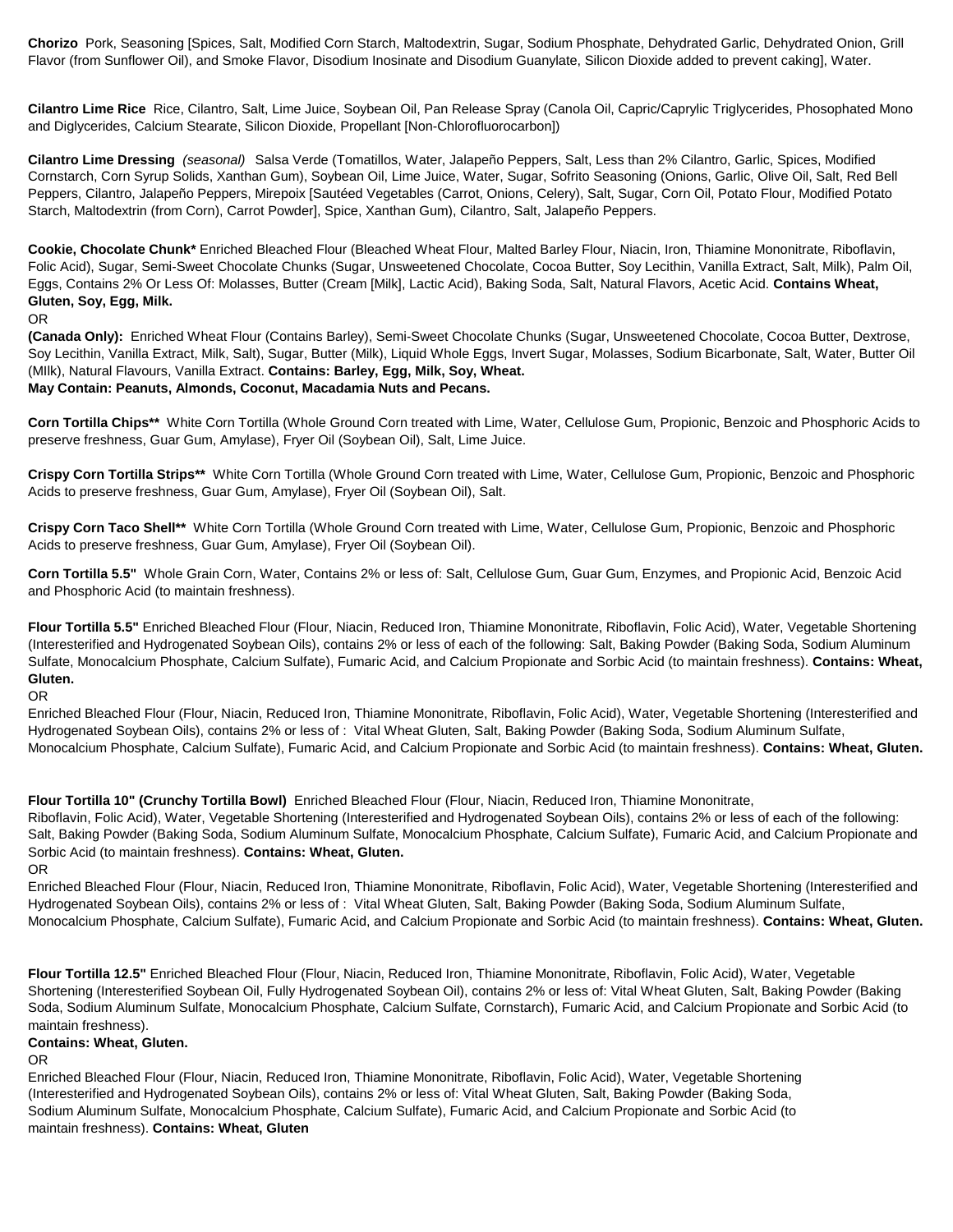**Whole Wheat Flour Tortilla** Whole Wheat Flour, Water, Bleached Wheat Flour (Niacin, Reduced Iron, Thiamine Mononitrate, Riboflavin, Folic Acid), Soybean Oil, Vital Wheat Gluten, Mono and Diglycerides of Fatty Acids, Natural Flavor, Salt, Sugar, Sodium Bicarbonate, Sodium Acid Pyrophosphate, Calcium Propionate, Sodium Aluminum Sulfate, Fumaric Acid, Potassium Sorbate, Sodium Stearoyl Lactylate (SSL), Guar Gum, Enzymes, Sodium Metabisulfite. **Contains Wheat, Gluten.**

**Eggs** Whole Eggs, 19.0% Water, Egg Whites, Contains less than 2% of the following: Salt, Xanthan Gum, Citric Acid, Annatto (color), Natural Butter Flavor (Sunflower Oil, Natural Flavors, and Medium Chain Triglycerides). Cooked with Soybean Oil. **Contains Egg, Milk** OR

(Limited Markets Only) Whole Eggs with Sodium Phosphate and Citric Acid (to preserve color), Nisin Preparation (preservative), Soybean Oil, Salt. **Contains Egg**

**Fajita Vegetables** Red Peppers, Green Peppers, Red Onions, Soybean Oil, Salt, Spice (Oregano).

Picante Ranch Dressing Fat Free Ranch Dressing (Water, Buttermilk, Vinegar, Maltodextrin [from Corn], Sugar, Salt, Cellulose Gel, Cellulose Gum, Less than 2%: Garlic, Titanium Dioxide, Xanthan Gum, Carrageenan, Sour Cream Solids [Milk], Potassium Sorbate, Calcium Disodium EDTA [to preserve freshness], Spice, Lactic Acid, Sorbic Acid, Natural Flavor, Citric Acid), Salsa Roja (Tomatoes, Tomato Puree, Water, Jalapeño Peppers, Fire-Roasted Tomatoes, Salt, Garlic, Spices, Modified Cornstarch, Corn Syrup, Natural Flavor, Xanthan Gum, Titanium Dioxide (For Color). **Contains Milk**

Fiery Habanero Salsa Tomatillos (Tomatillos, Citric Acid), Water, Roasted Habanero Chili Peppers, Seasoning (Salt, Spices, Corn Syrup Solids, Modified Cornstarch, Xanthan Gum, Propylene Glycol, Annatto Extract [Color], Silicon Dioxide), Garlic (Garlic, Water).

**Guacamole** Avocados, Red Onions, Cilantro, Jalapeño Peppers, Lime, Juice, Salt.

**Mango Salsa** *(seasonal)* Mango, Cucumber, Pico de Gallo (Tomato, Red Onion, Jalapeño Pepper, Cilantro, Lime Juice, Salt), Jalapeño Peppers, Red Onions, Cilantro, Red Pepper, Lime Juice, Sugar, Salt.

**Mexican Caesar Dressing** Soybean Oil, Water, Parmesan Cheese (Cultured Milk, Salt, Enzymes), Distilled Vinegar, Anchovy Paste (Fish), Egg Yolk, Red Wine Vinegar, Contains less than 2% of: Garlic, Lemon Juice Concentrate, Sugar, Spices, Salt, Molasses, Corn Syrup, White Wine, Caramel Color, Citric Acid, Tartaric Acid, Tamarind, Natural Flavor, Rice Seasoning (Salt, Tomato Powder, Sugar, Spices, Garlic Powder, Dehydrated Tomatoes, Maltodextrin, Citric Acid, Vegetable Oil (Safflower, Canola, Sunflower), Modified Cornstarch, Smoked Paprika, Onion Powder, Dehydrated Onion, Natural Flavors (Contains Olive Oil, Celery), Vinegar Powder, Extractives of Paprika (Color), Natural Smoke Flavor, And Less than 2% Calcium Silicate Added As A Processing Aid.

## **Contains Eggs, Fish, Milk.**

**Pico de Gallo** Tomato, Red Onion, Jalapeño Pepper, Cilantro, Lime Juice, Salt.

**Pinto Beans** Pinto Beans, Red Onions, Cumin, Water, Lime Juice, Salt.

**Pork, Pulled** Pork, Water, Salsa Verde (Tomatillo, Water, Jalapeño Peppers, Salt, Less than 2% Cilantro, Garlic, Spices, Modified Cornstarch, Corn Syrup Solids, Xanthan Gum), Lime Juice, Verde Seasoning (Salt, Cornstarch, Dehydrated Vegetables [Green Bell Pepper, Garlic, Onion, Tomato), Maltodextrin [from Corn], Sugar, Sodium Tripolyphosphate (6.16%), Spices, Cilantro, Citric Acid, Natural Flavor, and not more than 2% Silicon Dioxide [to prevent caking]), Sofrito Seasoning (Onions, Garlic, Olive Oil, Salt, Red Bell Pepper, Cilantro, Jalapeño Peppers, Mirepoix [Sautéed Vegetables (Carrot, Onion, Celery), Salt, Sugar, Corn Oil, Potato Flour, Modified Potato Starch, Maltodextrin (from Corn), Carrot Powder], Spice, Xanthan Gum).

**Potatoes, Seasoned** Potatoes, Vegetable Oil (Contains One or More of the Following: Canola, Palm, Soybean, Sunflower), Enriched Wheat Flour (Flour, Niacin, Iron, Thiamin Mononitrate, Riboflavin, Folic Acid), Modified Corn Starch, Salt, Spices, Cornmeal, Garlic Powder, Onion Powder, Leavening (Disodium Dihydrogen Pyrophosphate, Sodium Bicarbonate), Dried Yeast, Oleoresin Paprika, Dextrose. **Contains Wheat, Gluten.**

**Pickled Jalapenos** Jalapeno Pepper, Vinegar, Lime Juice, Water, Sugar, Salt.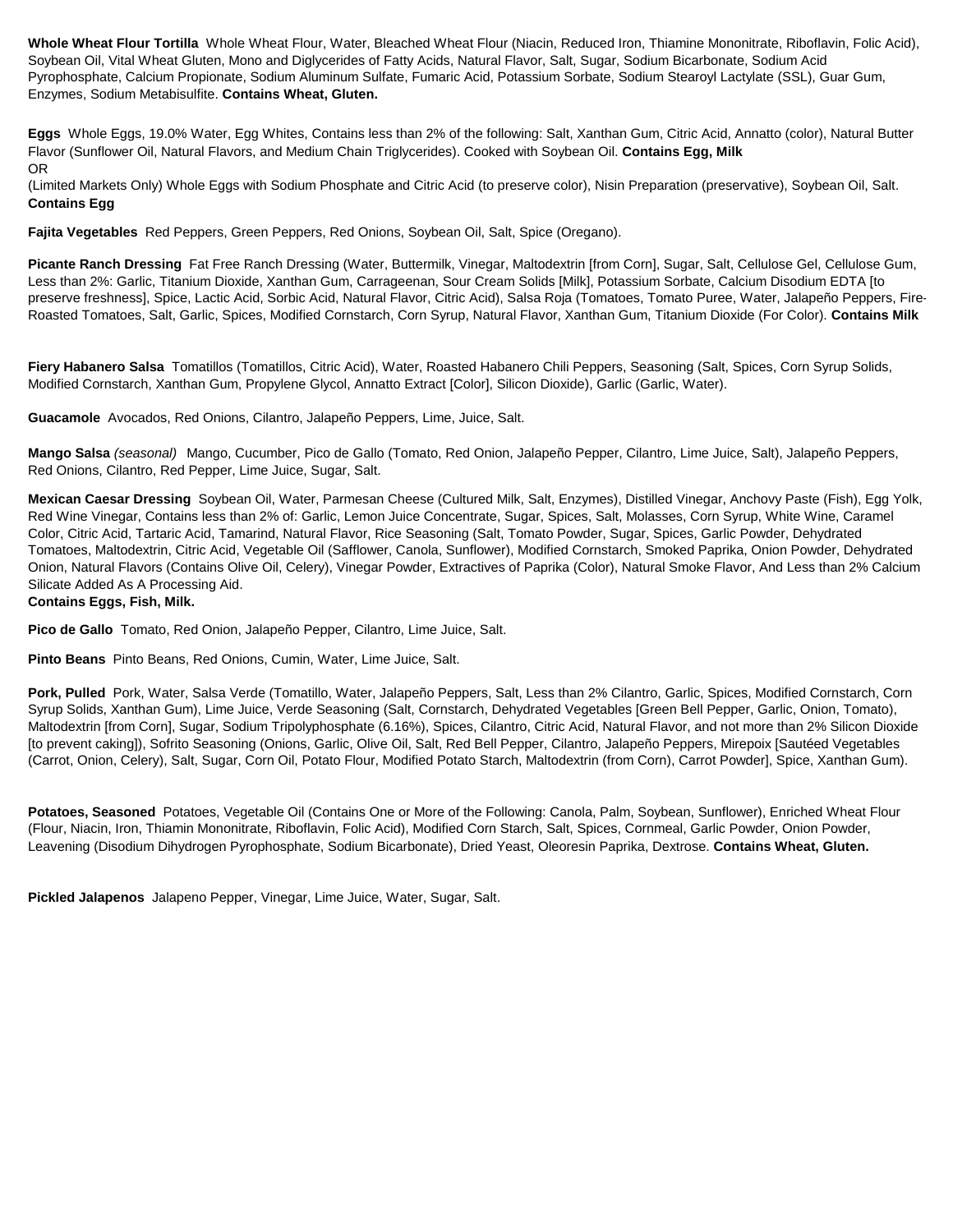**Queso Diablo** Water, Half And Half (Cream, Milk), Chipotle Paste [Red Fresno Peppers, Chipotle Pepper Puree (Water, Chipotle Peppers), Tomatoes, Red Jalapeno Peppers, Distilled Vinegar, Contains Less Than 2% of Apple Cider Vinegar, Garlic, Basil, Cloves, Paprika, Modified Food Starch, Salt, Soybean Oil, Sugar, Tomato Paste, Onions], Pasteurized Process American White Loaf [American Cheese (Pasteurized Milk, Cheese Culture, Salt, Enzymes), Water, Milkfat, Sodium Phosphate, Salt], Pasteurized Process Monterey Jack Cheese Product [Cultured Milk And Skim Milk, Milkfat, Natural Flavor, Salt, Sodium Phosphate, Enzymes], Roasted Diced Poblano Peppers, Tomatoes (Diced Tomatoes, Tomato Juice, Salt, Citric Acid, Calcium Chloride), Seasoning [Modified Corn Starch, Salt, Sodium Phosphate, Titanium Dioxide (for color) And Oleoresin Of Paprika (for color), Xanthan Gum, Onion Powder, Spices, Lactose, Paprika, Methyl Cellulose Gum, Garlic Powder, Citric Acid, Potato Flour, Cocoa Powder, and less than 2% Silicon Dioxide as a processing aid], Pasteurized Process Swiss American Cheese [Cultured Milk And Skim Milk, Cream, Sodium Phosphate, Salt, Enzymes], Diced Jalapeno Peppers, Contains 2% or less of the following: Cheese Blend [Cheddar, Granular, Semi-Soft And Blue Cheese (Pasteurized Milk, Cheese Cultures, Salt, Enzymes), Water, Sodium Phosphate, Vinegar, Salt], Corn Syrup Solids, Modified Food Starch, Sodium Phosphates, Chopped Garlic (Garlic and Water). **Contains: Milk.** OR

Water, Whipping Cream, Poblano Chili Peppers, Pasteurized Process American Cheese White Loaf [American Cheese (Pasteurized Milk, Cheese Cultures, Salt, Enzymes), Water, Milkfat, Sodium Phosphate, Salt], Pasteurized Process Monterey Jack Cheese Product (Cultured Milk and Skim Milk, Milkfat, Natural Flavor, Salt, Sodium Phosphate, Enzymes), Red Jalapeno Peppers, Tomatoes (Fire Roasted Tomatoes, Tomato Juice, Salt, Calcium Chloride, Citric Acid), Seasoning [Modified Corn Starch, Salt, Sodium Phosphate, Titanium Dioxide (for color) and Oleoresin of Paprika (for color), Xanthan Gum, Onion Powder, Spices, Lactose, Paprika, Methyl Cellulose Gum, Garlic Powder, Citric Acid, Potato Flour, Cocoa Powder and less than 2% silicon dioxide as a processing aid], Green Jalapeno Peppers, Pasteurized Process Swiss American Cheese (Cultured Milk and Skim Milk, Cream, Sodium Phosphate, Salt, Enzymes), Red Bell Peppers, Ancho Pepper Puree (Water, Ancho Peppers, Salt, Citric Acid), Cheddar Cheese Ingredient [Cheddar, Granular, Semi-Soft and Blue Cheese (Pasteurized Milk, Cheese Cultures, Salt, Enzymes), Water, Sodium Phosphate, Vinegar, Salt], Apple Cider Vinegar, Seasoning (Spices, Modified Corn Starch, Sugar and not more than 2% soybean oil added to aid processing), Tomato Paste, Garlic (Garlic, Water). **Contains: Milk.**

**Roasted Chile Corn Salsa** Corn and Pepper Blend (Corn, Poblano Peppers, Red Peppers), Red Onions, Cilantro, Jalapeño Peppers, Lime Juice, Salt.

**Salsa Roja** Tomatoes, Tomato Puree, Water, Jalapeno Peppers, Fire-Roasted Tomatoes, Salt, Garlic, Spices, Modified Corn Starch, Corn Syrup, Natural Flavor, Xanthan Gum, Titanium Dioxide (For Color).

**Salsa Verde** Tomatillo, Water, Jalapeño Peppers, Salt, Less than 2% Cilantro, Garlic, Spices, Modified Cornstarch, Corn Syrup Solids, Xanthan Gum.

**Soybean Oil -** The FDA exempts highly refined soybean oil from being labeled as an allergen. Studies show most individuals with a soy allergy can safely eat soy oil that has been highly refined (not cold-pressed, expeller-pressed or extruded soybean oil). If you are allergic to soy, ask your doctor whether or not you should avoid soy oil.

**Sour Cream, Lite** Grade A Cultured Cream, Skim Milk, Water, Vitamin A Palmitate. **Contains Milk OR**

Grade A Cultured Cream, Skim Milk, Vitamin A Palmitate. **Contains Milk**

**Steak, Grilled** Boneless Beef Ranch Steak, Tenderized with Bromelain, Contains up to 15% solution of Water, Seasoning (Chili Pepper, Salt, Corn Syrup Solids, Sugar, Dehydrated Garlic, Dehydrated Onion, Dextrose, Spice, Grill Flavor, (from Vegetable Oil) and Smoke Flavor, Disodium Inosinate and Disodium Guanylate), Soybean Oil, Food Starch, Dextrose, Bromelain, Soybean Oil (as a processing aid). OR

Beef, Water, Seasoning [Chili Pepper, Salt, Corn Syrup Solids, Sugar, Dehydrated Garlic, Dehydrated Onion, Dextrose, Spice, Grill Flavor (From Vegetable Oil) and Smoke Flavor, Disodium Inosinate and Disodium Guanylate], Vegetable Oil, Modified Food Starch, Dextrose, Bromelain, Soybean Oil.

OR

Boneless Beef Ranch Steaks, Tenderized with Bromelain, contains up to a 15% solution of Seasoning [Chili Pepper, Salt, Corn Syrup Solids, Sugar, Dehydrated Garlic, Dehydrated Onion, Dextrose, Spice, Grill Flavor (from Vegetable Oil), and Smoke Flavor, Disodium Inosinate and Disodium Guanylate], Water, Vegetable Oil (Soybean Oil), Salt, Bromelain.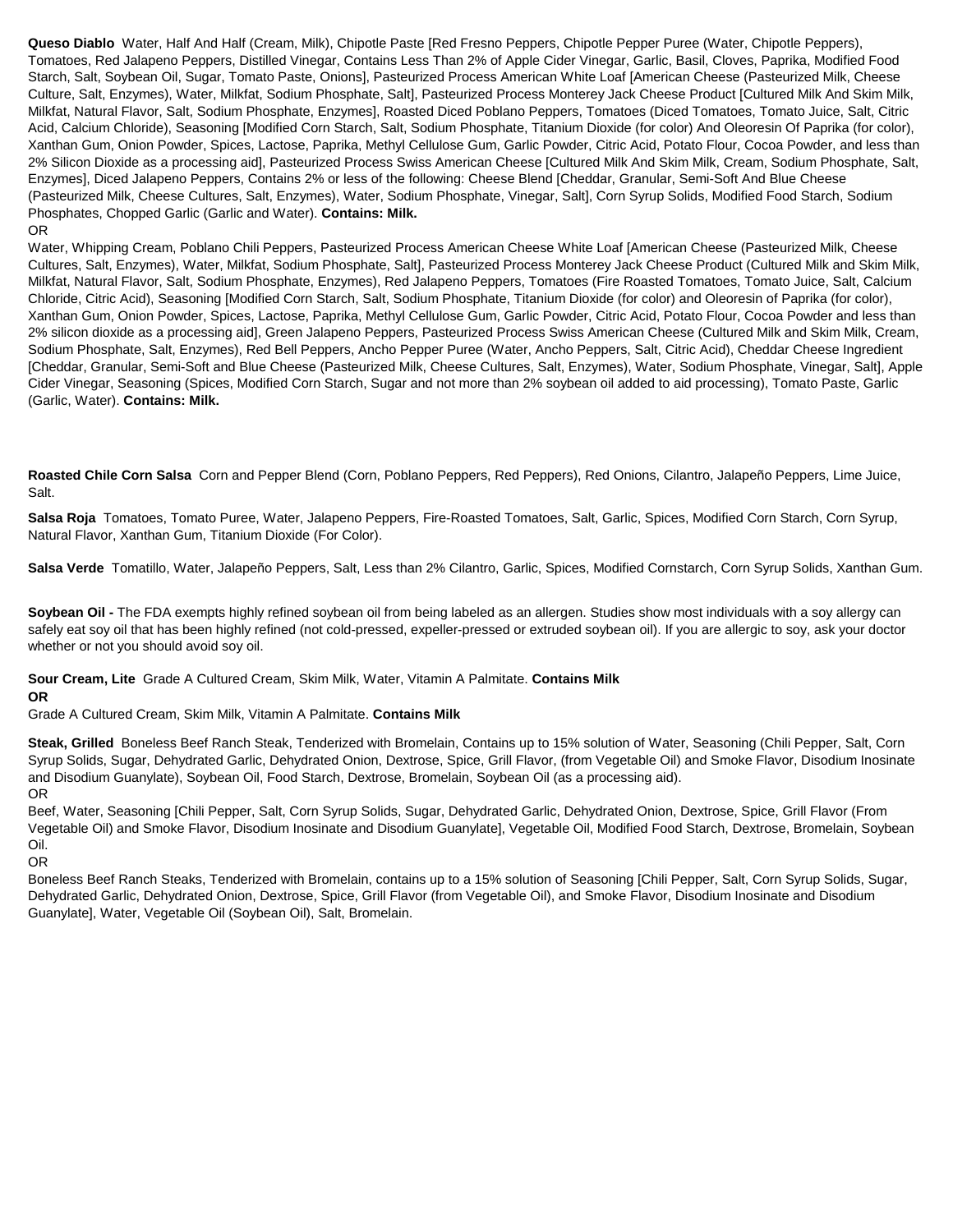**Three Cheese Queso** Water, Cream (Cream, Milk), Pasteurized Processed Monterey Jack Cheese (Monterey Jack Cheese [Cultured Milk And Skim Milk, Milkfat, Natural Flavor, Salt, Sodium Phosphate, Enzymes), Pasteurized Processed American Loaf (American Cheese [Pasteurized Milk, Cheese Culture, Salt, Enzymes], Water, Milkfat, Sodium Phosphate, Salt), Roasted Poblano Peppers, Roasted Tomatoes (Tomatoes, Tomato Juice, Salt, Citric Acid, Calcium Chloride), Seasoning (Modified Corn Starch, Salt, Sodium Phosphate, Titanium Dioxide [For Color], Oleoresin Of Paprika [For Color], Xanthan Gum, Onion Powder, Spices, Lactose, Paprika, Methyl Cellulose Gum, Garlic Powder, Citric Acid, Potato Flour, Cocoa Powder, Silicon Dioxide), Jalapeno Peppers, Pasteurized Processed Swiss And American Cheese (Cultured Milk And Skim Milk, Cream, Sodium Phosphate, Salt, Enzymes), Cheddar Concentrate (Cheddar, Granular, Semisoft And Blue Cheese [Pasteurized Milk, Cheese Cultures, Salt, Enzymes], Water, Sodium Phosphate, Vinegar, Salt), Corn Syrup Solids, Modified Corn Starch, Garlic (Garlic, Water). **Contains: Milk** OR

Water, Whipping Cream, Pasteurized Process Monterey Jack Cheese Product (Cultured Milk and Skim Milk, Milkfat, Natural Flavor, Salt, Sodium Phosphate, Enzymes), Pasteurized Process American White Loaf [American Cheese (Pasteurized Milk, Cheese Cultures, Salt, Enzymes), Water, Milkfat, Sodium Phosphate, Salt], Roasted Poblano Peppers, Fire Roasted Tomatoes (Fire Roasted Tomatoes, Tomato Juice, Salt, Calcium Chloride and Citric Acid), Seasoning [Modified Corn Starch, Salt, Sodium Phosphate, Titanium Dioxide (for color) and Oleoresin of Paprika (for color), Xanthan Gum, Onion Powder, Spices, Lactose, Paprika, Methyl Cellulose Gum, Garlic Powder, Citric Acid, Potato Flour, Cocoa Powder, Silicon Dioxide], Jalapeno Peppers, Pasteurized Process Swiss American Cheese (Cultured Milk and Skim Milk, Cream, Sodium Phosphate, Salt and Enzymes), Cheddar Cheese Ingredient [Cheddar, Granular, Semi-Soft and Blue Cheese (Pasteurized Milk, Cheese Cultures, Salt, Enzymes), Water, Sodium Phosphate, Vinegar, Salt], Corn Syrup Solids, Modified Corn Starch, Garlic (Garlic, Water). **Contains: Milk**

**Tortilla Soup** Water, Tomatoes (Diced Tomatoes, Tomato Juice, Citric Acid, Calcium Chloride), Seasoning [Modified Corn Starch, White Corn Flour, Dry Bell Pepper, Salt, Spices, Dry Garlic, Soy Lecithin, Natural and Artificial Flavor, Chili Pepper, Maltodextrin, Disodium Inosinate, Disodium Guanylate, Dextrose, Vegetable Gums (Xanthan, Guar, Carob Bean), Dry Onion, Flavor (Contains Maltodextrin, Salt)], Poblano Peppers, Onions, Vegetarian Base (Water, Salt, Hydrolyzed Soy and Corn Protein, Soy Protein Concentrate, Corn Oil, Onion Powder, Autolyzed Yeast Extract, Flavoring, Soy Protein Isolate, Sugar, Garlic Powder, Tumeric), Contains less than 2 percent of the following: Soybean Oil, Tomato Paste, Diced Jalapeno Peppers, Cilantro.

#### **Contains: Soy OR**

Water, Tomatoes (Diced Tomatoes, Tomato Juice, Citric Acid, Calcium Chloride), Seasoning [Modified Corn Starch, White Corn Flour, Dry Bell Pepper, Salt, Spices, Dry Garlic, Lecithin, Natural and Artificial Flavor, Chili Pepper, Maltodextrin, Disodium Inosinate, Disodium Guanylate, Dextrose, Vegetable Gums (Xanthan, Guar, Carob Bean), Dry Onion, Flavor (Contains Maltodextrin, Salt)], Poblano Peppers, Onions, Vegetarian Flavor (Water, Salt, Hydrolyzed Soy and Corn Protein, Soy Protein Concentrate, Corn Oil, Onion Powder, Autolyzed Yeast Extract, Flavoring, Soy Protein Isolate, Sugar, Garlic Powder, Turmeric), Soybean Oil, Tomato Paste (Tomatoes), Jalapeno Peppers, Cilantro. **Contains: Soy**

**Barq's Root Beer** Carbonated Water, High Fructose Corn Syrup, Caramel Color, Sodium Benzoate (to protect taste), Citric Acid, Caffeine, Artificial and Natural Flavors, Acacia.

**Caffeine Free Diet Coke** Carbonated Water, Caramel Color, Phosphoric Acid, Potassium Benzoate and Potassium Sorbate (to protect taste), Sodium Saccharin, Natural Flavors, Citric Acid, Aspartame, Potassium Citrate.

**Cherry Coca-Cola** Carbonated Water, High Fructose Corn Syrup, Caramel Color, Phosphoric Acid, Natural Flavors, Caffeine.

**Coca-Cola Zero** Carbonated Water, Caramel Color, Phosphoric Acid, Potassium Citrate, Potassium Benzoate (To Protect Taste), Aspartame, Natural Flavors, Acesulfame Potassium, Caffeine, Sucralose.

**Coca-Cola** Carbonated Water, High Fructose Corn Syrup, Caramel Color, Natural Flavors, Caffeine.

**Diet Coke** Carbonated Water, Caramel Color, Phosphoric Acid, Sodium Saccharin, Potassium Benzoate (To Protect Taste), Natural Flavors, Citric Acid, Caffeine, Potassium Citrate, Aspartame.

**Fanta Orange** Carbonated Water, High Fructose Corn Syrup, Citric Acid, Potassium Benzoate (To Protect Taste), Natural Flavors, Modified Food Starch, Glycerol Ester Of Rosin, Yellow 6, Sucrose Acetate Isobutyrate, Red 40.

**Fuze Raspberry Tea** Water, High Fructose Corn Syrup, Citric Acid, Tea, Natural Flavors, Potassium Citrate, Sodium Benzoate And Potassium Sorbate (Preservatives), Sucralose.

**Hi-C Flashin Fruit Punch** Water, High Fructose Corn Syrup, Citric Acid, Natural And Artificial Flavors, Ascorbic Acid (Vitamin C), Sodium Benzoate (To Protect Taste), Modified Food Starch, Red 40, Glycerol Ester Of Rosin.

**Mello Yello** Carbonated Water, High Fructose Corn Syrup, Orange Juice From Concentrate, Citric Acid, Natural Flavors, Sodium Benzoate And Edta (To Protect Taste), Potassium Citrate, Caffeine, Yellow 5, Carob Bean Gum.

**Minute Maid Lemonade (HFCS)** Water, High Fructose Corn Syrup, Citric Acid, Sodium Citrate, Potassium Benzoate (To Protect Taste), Modfified Food Starch, Glycerol Ester Of Rosin, Natural And Artificial Flavors, Yellow 5.

**Minute Maid Light Lemonade** Water, Concentrated Lemon Juice, Citric Acid, Less Than 1% Of Each: Natural Flavors, Modified Cornstarch, Glycerol Ester Of Wood Rosin, Potassium Citrate, Sodium Benzoate, Potassium Sorbate And Edta (To Protect Taste), Aspartame, Acesulfame Potassium, Yellow 5.